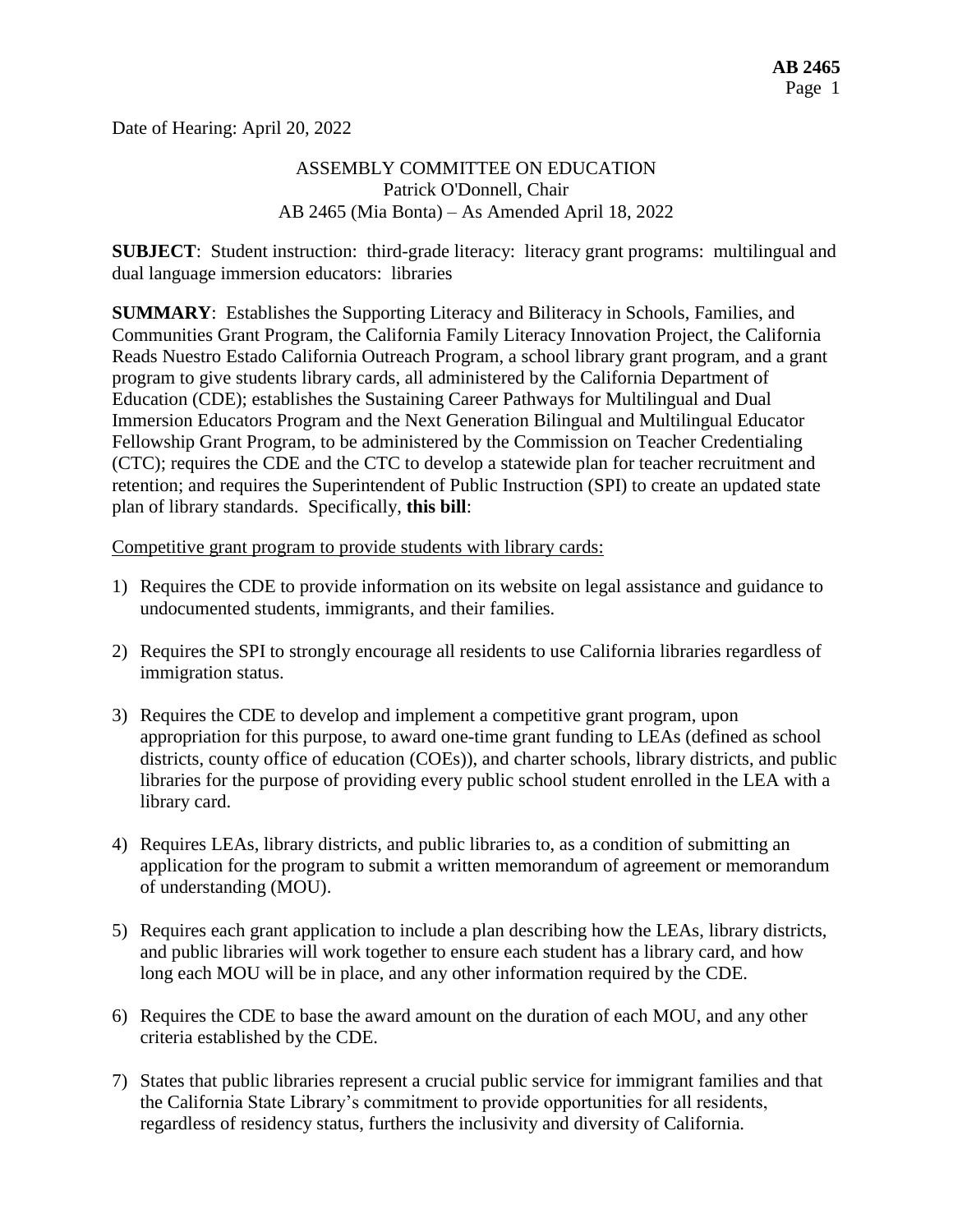8) States that the Legislature 1) reaffirms the privacy policy of the California State Library and the State of California restrictions on the use of state funds and resources relating to enforcement of federal immigration law, and 2) supports the Deferred Action for Childhood Arrivals (DACA) "Dreamers" and the immigrant community, and the Legislature intends to ensure that the state provides services to all regardless of residency status.

The Family and Community Literacy: Supporting Literacy and Biliteracy in Schools, Families, and Communities Grant Program:

- 9) Establishes the Family and Community Literacy: Supporting Literacy and Biliteracy in Schools, Families, and Communities Grant Program for the purpose of supporting the goal of all of California's students reading at grade level by third grade and engaging families at every stage of that process.
- 10) Requires grant applications for these programs to include, at minimum, the particular context in which the LEA is operating, including the assets of, and challenges faced by, the LEA, and the number of students that would be impacted by the program, resources, or activities funded by the grant.
- 11) Defines, for purposes of this program, the following terms as follows:
	- a) "Community-based organization" means a public or private nonprofit organization that is representative of a community or a significant segment of a community and works to meet community needs.
	- b) "LEA" means a school district, COE, or charter school.
- 12) Authorizes an LEA to apply to the CDE for a grant for one or more of the following grant programs: the California Family Literacy Innovation Project (other programs are either not administered by the CDE or do not involve grants).

## California Family Literacy Innovation Project

- 13) Establishes the California Family Literacy Innovation Project, for the purpose of supporting community literacy and educational enrichment by establishing partnerships between LEAs and community-based organizations (CBOs) to engage families to improve literacy and biliteracy outcomes.
- 14) Appropriates \$37 million, authorized to be spent over three years, to provide \$1.5 million grants to 25 LEAs that meet the following criteria:
	- a) 75% or more of students enrolled in the LEA meet the definition of "unduplicated student" as used in the Local Control Funding Formula (LCFF) for students who are low income, English learners, or in foster care; and
	- b) The LEA has scored in the bottom quartile in one or more significant literacy indicators described by the LCFF.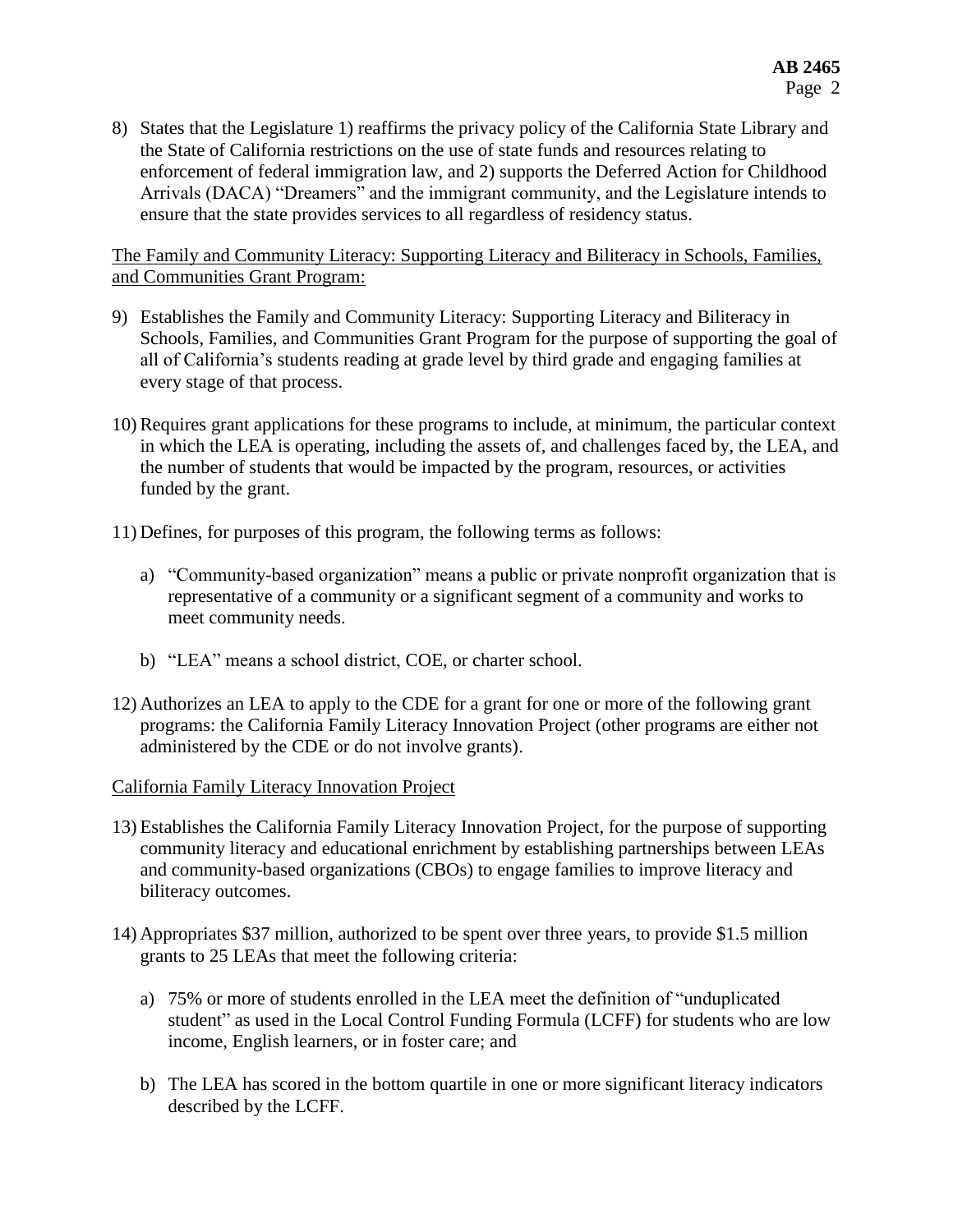- 15) Requires the LEA to establish, or already have existing, partnerships with a CBO to assist with engagement and outreach efforts, and an institution of higher education for purposes of consultation, training, assessment, and evaluation. Requires these partnerships to include data-sharing agreements or comparable access to student data that is needed to design interventions.
- 16) Requires applicant LEAs and CBOs applying for grant funds to collaboratively design a Family Literacy and Biliteracy Innovation Plan that includes at least three of the following five strategies:
	- a) Family literacy plans that identify literacy and biliteracy goals, benchmarks, and roles for all family members. Requires family literacy plans to be developed by teachers and literacy coaches at the schoolsite in collaborative meetings with families. Requires that every family member have specific roles and benchmarks in both supporting their students and advancing their own educational goals;
	- b) Family literacy home visiting programs. Requires LEAs to create partnership programs in collaboration with CBOs to establish literacy and biliteracy home visits to engage families in how to best support their students and every family member in reaching their literacy goals;
	- c) Bilingual Family literacy promoters, also known as "promotoras," or literacy outreach coordinators. Requires that this strategy include professional learning for specific support staff training in family and community engagement for literacy and biliteracy;
	- d) Extended-day, summer, or weekend family institutes related to literacy and biliteracy. Requires LEAs to work with both in-house expanded learning programs and with community-based expanded learning partners to establish programs and literacy enrichment programs during after school, weekend, and summer hours; and
	- e) Public library family literacy partnerships.

# Statewide teacher recruitment and retention plan.

17) Requires the CTC, in collaboration with the CDE, to develop a statewide plan for teacher recruitment and retention. Requires the plan to include recommendations related to the Next Generation Bilingual and Multilingual Educator Fellowship Grant Program and guide LEAs, non-profit organizations, and CBOs to the appropriate strategies for teacher recruitment and retention, including a focus on the recruitment and retention of recipients of the State Seal of Biliteracy.

Sustaining Career Pathways for Multilingual and Dual Immersion Educators Program and Next Generation Bilingual and Multilingual Educator Fellowship Grant Program

18) Establishes the Sustaining Career Pathways for Multilingual and Dual Immersion Educators Program within the CTC and appropriates \$25 million to the CTC to develop the Next Generation Bilingual and Multilingual Educator Fellowship Grant Program to improve career mobility for bilingual and multilingual educators.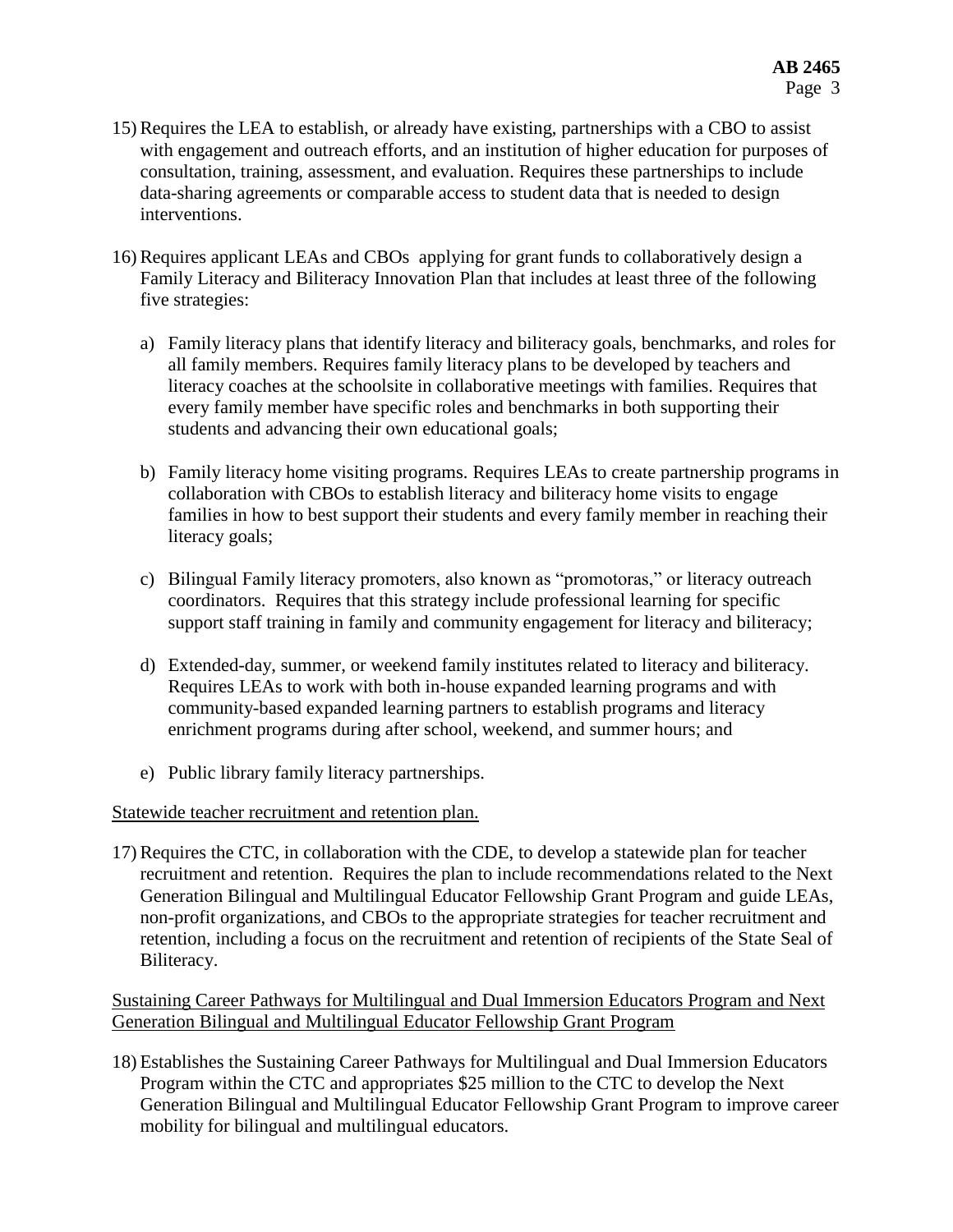- 19) Requires the CTC to award five grants of \$5 million each for demonstration projects to support retention and recruitment for hard-to-fill positions, including bilingual and special education positions, and the training and certification of paraprofessionals and substitute teachers across the state as a strategy to bolster teacher recruitment.
- 20) Authorizes LEAs or regional consortia of smaller LEAs, in partnership with an identified institution of higher education, to apply for funding for demonstration grant funds.
- 21) Requires each demonstration project to support the development of 100 new bilingual educators and the bilingual credentialing and certification of at least 100 educators, for a total of at least 1,000 new bilingual educators across the five demonstration projects.
- 22) Requires grantees, in order to meet the goal of supporting the bilingual credentialing and certification of at least 100 educators, to develop funding supports for educator fellows, and to include a plan to increase bilingual credentialing and certification over the course of the grant cycle. Authorizes these supports to include:
	- a) Tuition reimbursement or moneys for CTC fees;
	- b) Paraeducator employment;
	- c) Mentorship; and
	- d) Counseling, academic, and career guidance supports.

23) Additionally authorizes grant funds to be used for:

- a) Building career ladder programs for current high school seniors, including those who are recipients of the State Seal of Biliteracy, and community college students who strive to become multilingual educators;
- b) Designing a bilingual or multilingual training institute for current staff members. Authorizes the institute to use grant funds to achieve any of the following:
	- i) Designing, curating, and executing professional learning opportunities and communities of practice;
	- ii) Supporting paraprofessional staff in bilingual and dual immersion programs; and
- iii) Offering language classes to interested staff and families.
- 24) Requires Bilingual and Multilingual Educator Fellows supported through the grant funds to commit to five years of service at a high-needs school in the LEA or consortium.
- 25) States the intent of the Legislature that all communities be considered for grant funds, including programs for tribal communities for Indigenous languages and programs that offer Indigenous language supports.

#### School library standards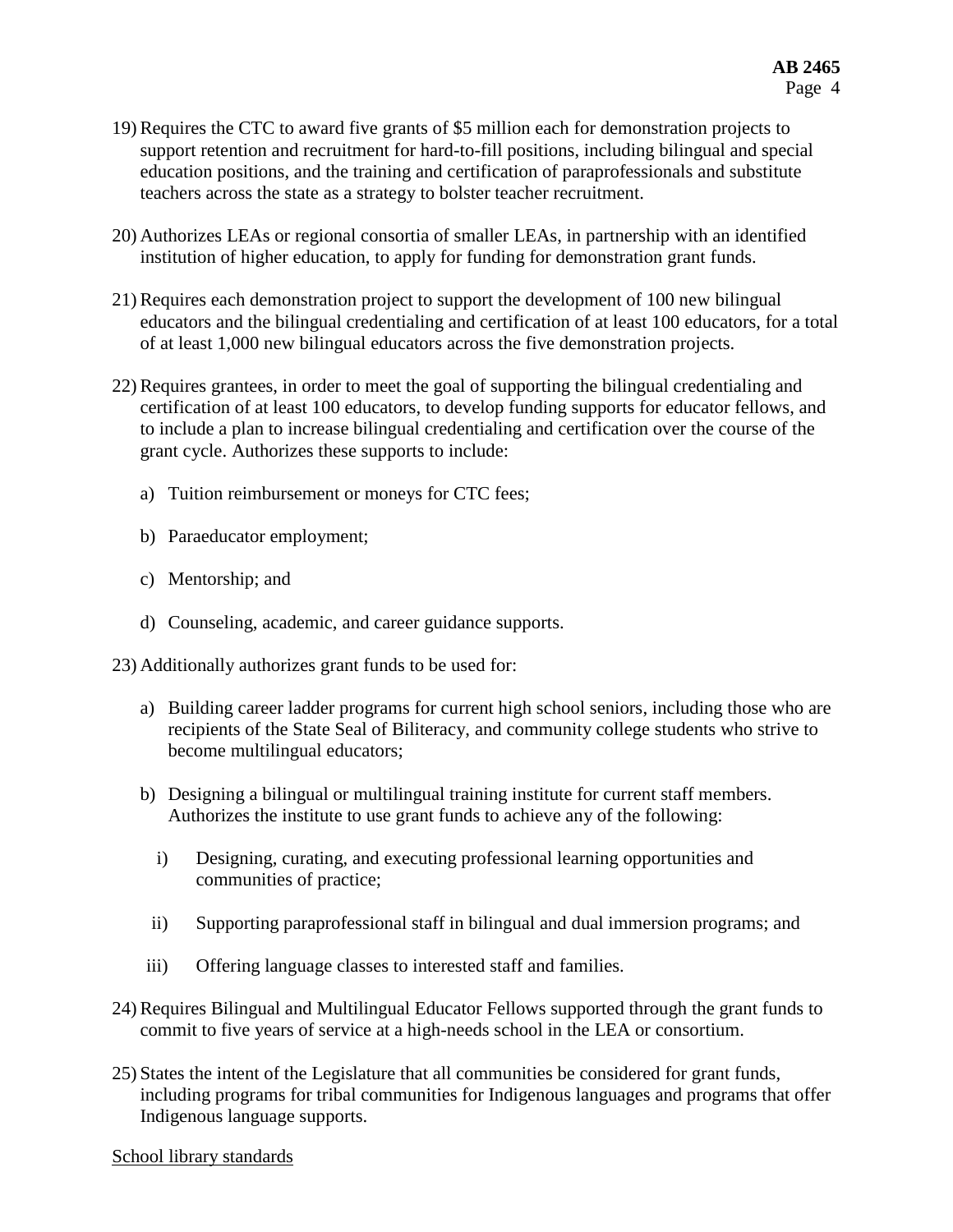- 26) Requires the SPI to develop an updated state plan of library standards. Requires that this plan enable LEAs to improve, invest in, and instruct libraries on best practices for a school library.
- 27) Requires that the SPI submit the plan to the State Board of Education (SBE) for adoption.
- 28) Requires the CDE to publish on its website information on the following:
	- a) How LEAs can update and modify their schoolsite libraries. Requires the Curriculum Frameworks Instructional Resources Division within the CDE to establish updated standards that LEAs may choose to follow; and
	- b) How LEAs can use grant funds provided by the act to support libraries.

### School library grant program

- 29) Requires the CDE, subject to an appropriation for this purpose, to develop a grant program to help LEAs add resources to their school libraries.
- 30) Requires LEAs to submit a plan to the CDE for adding resources to their school libraries. States that permissible expenditures of grant funds include, but are not limited to:
	- a) Culturally relevant books, including books related to LGBTQ+, Black, Latino, Asian and Pacific Islander, and Jewish cultures and communities;
	- b) School technology, including tablet devices;
	- c) Technology that mimics the reading process for students; and
	- d) Items to address language barriers.

## California Reads Nuestro Estado California Outreach Program

- 31) Establishes the California Reads Nuestro Estado California Outreach Program to support a statewide grassroots, social media, print, and media campaign to promote statewide reading goals specifically targeting families with early-elementary-age children, in order to support the development of literacy and biliteracy skills for those early-elementary-age children.
- 32) Appropriates \$2.5 million for the outreach program.
- 33) Requires the CDE, through a competitive grant process, to contract with media professionals to design and execute a campaign that includes the following:
	- a) Branding, marketing, and logos that support the statewide literacy and biliteracy goals of students in public elementary and secondary education;
	- b) Partnerships with libraries, community centers, clinics, and businesses to promote program materials on multiple platforms and venues;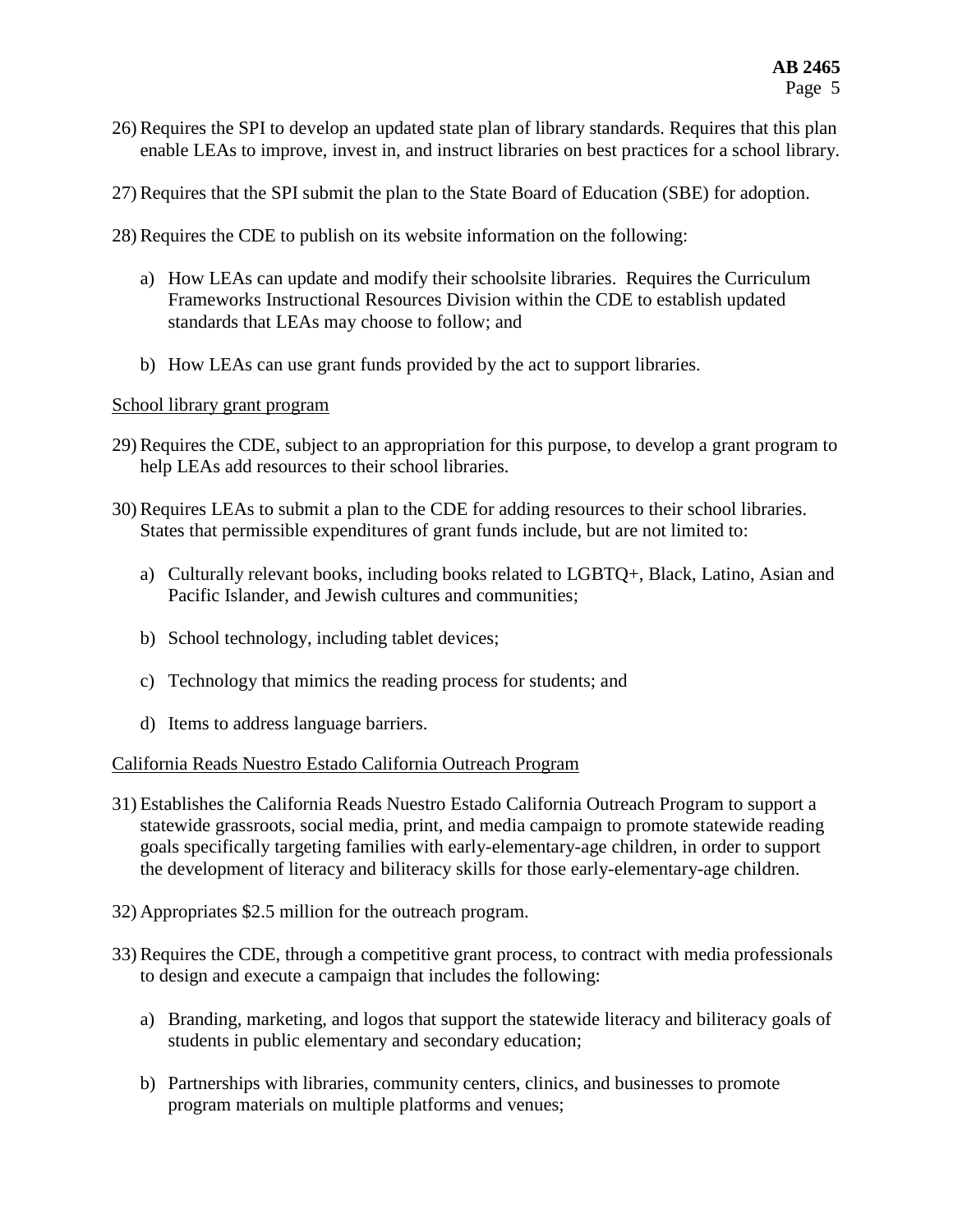- c) A bilingual and culturally fluent social media campaign geared toward specific actions for families to support the literacy and biliteracy goals of their children in public elementary and secondary education;
- d) A series of virtual and in-person events throughout the state that celebrate reading, literacy, and biliteracy, and promote the goal of all students reading at grade level by third grade.

# **EXISTING LAW**:

- 1) Establishes the state's assessment system as the California Assessment of Student Performance and Progress (CASPP) and includes, beginning with the 2013-14 school year, a consortium summative assessment in English language arts (ELA) for grades 3-8 and 11 that measures content standards adopted by the State Board of Education (SBE).
- 2) Establishes, and awards \$50 million for, the Early Literacy Support Block Grant Program to award funds to LEAs with the 75 schools that have the highest percentage of students in grade three scoring at the lowest achievement standard level on the summative English Language Arts ELA assessment. The CDE may use \$3 million of this sum to offset its costs associated with activities required to administer the program.
- 3) Establishes an Expert Lead in Literacy within the California Statewide System of Support (SOS). The Expert Lead in Literacy must be a COE, selected by the CDE in partnership with the California Collaborative for Educational Excellence (CCEE), to support grantees to build statewide professional learning networks and provide technical assistance to increase statewide capacity in implementing effective literacy instruction.
- 4) Establishes the California State Library, under the direction of the State Librarian, and lists among the responsibilities of the office to purchase and maintain materials and equipment as necessary to carry out California State Library programs and services consistent with wellestablished library standards.

# **FISCAL EFFECT**: Unknown

# **COMMENTS**:

*Need for the bill.* According to the author, "As the foundation for future educational success, literacy is the key to equity. AB 2465 will mitigate barriers to book access, support teacher recruitment and retention, and engage families and communities in improving literacy and biliteracy outcomes. The intention is to advance literacy for all of California's children."

*Students' reading skills have improved over time, but still below proficient and achievement gaps persist*. Early reading skills are critical to future academic success. One frequently cited study of older data suggests that a student who can't read on grade level by 3rd grade is four times less likely to graduate by age 19 than a child who does read proficiently by that time with effects compounded significantly by poverty. (Hernández, 2011).

Over the last 20 years, California students' scores on the 4<sup>th</sup> grade reading portion of the National Assessment of Educational Progress (NAEP) have consistently improved, and the gap between the state and the national average has nearly closed. In 2019, California  $4<sup>th</sup>$  graders scored 216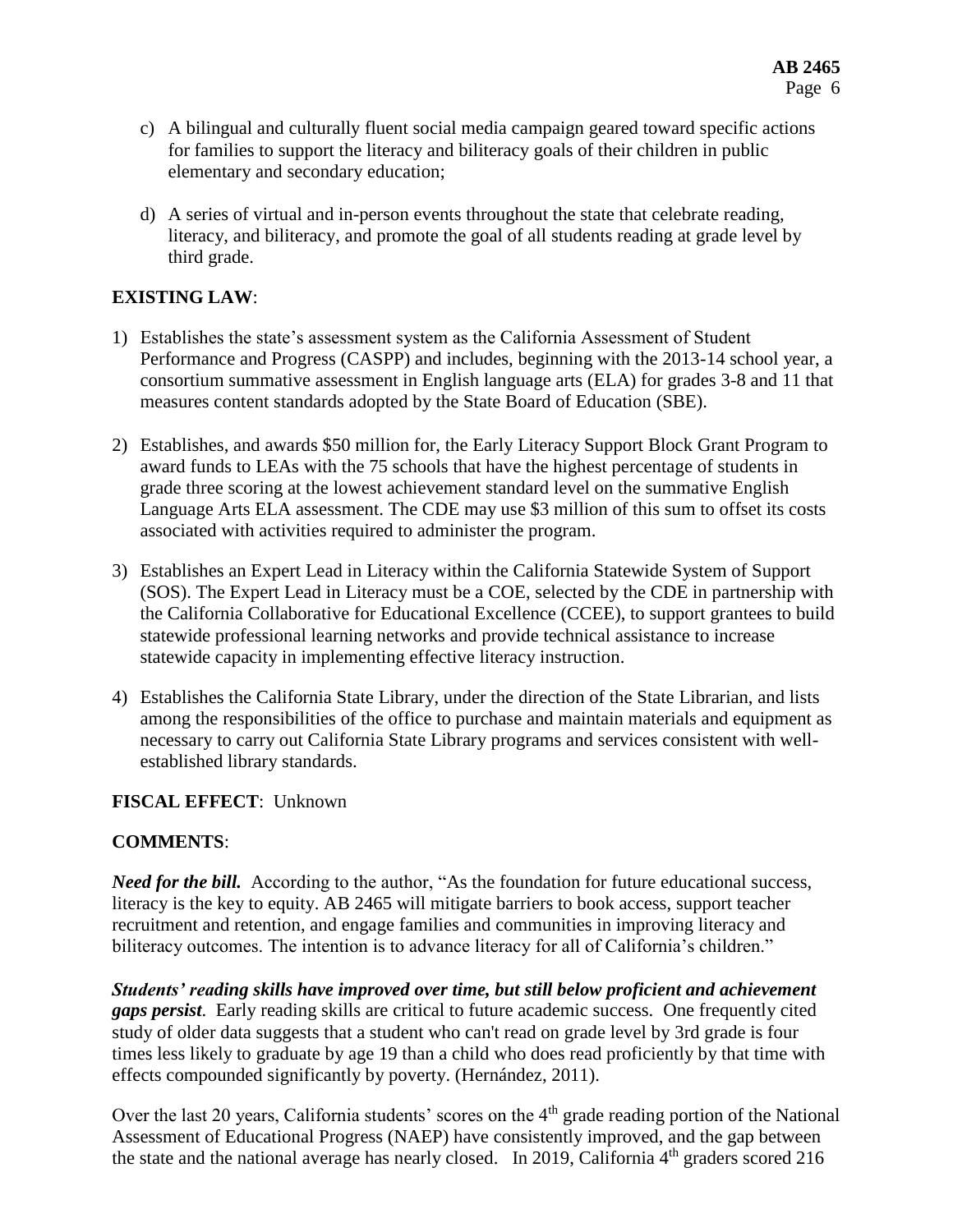compared to 219 nationally, and 8<sup>th</sup> graders scored 259 compared to 262 nationally, both on a 500 point scale. Since 1998, the percentage of California  $4<sup>th</sup>$  graders scoring proficient in reading has increased from 20% to 32%. However, both the national average and California's performance remain below the NAEP "proficient" threshold.

NAEP scores also identify significant achievement gaps which have largely persisted over the same time period. In 2019, students who were eligible for free or reduced price meals had an average score that was 31 points lower than that for students who were not eligible. This performance gap has only slightly reduced since 1998 (36 points). 8th grade scores show similar patterns, though with less improvement over time.



Source: National Assessment of Educational Progress (NAEP)

State data from the Smarter Balanced summative assessment in ELA show that in 2018, nearly 50% of California students met or exceeded standards in ELA. This represented an increase of nearly 6% since 2015. Achievement gaps remain for students with disabilities, students who come from low income families, and students who are English learners. Gains also vary significantly by grade level, with third grade (the first year in which students take the assessment), showing significant gains, rising over 10% between 2015 and 2018.

*COVID-19 related school disruptions effect on literacy.* Statewide summative assessments of ELA and mathematics were suspended in 2020 and 2021 due to the COVID-19 pandemic, so it is not possible to gauge the effect of the COVID-19 pandemic-related school closures. However, research released in 2021 strongly suggests that these disruptions have had a deleterious effect on ELA achievement.

California ELA and mathematics assessment data representing a large number of students and disaggregated by grade and subgroup, released in 2021 by Policy Analysis for California Education (PACE), shows significant learning loss, with the largest effect among low income and EL students.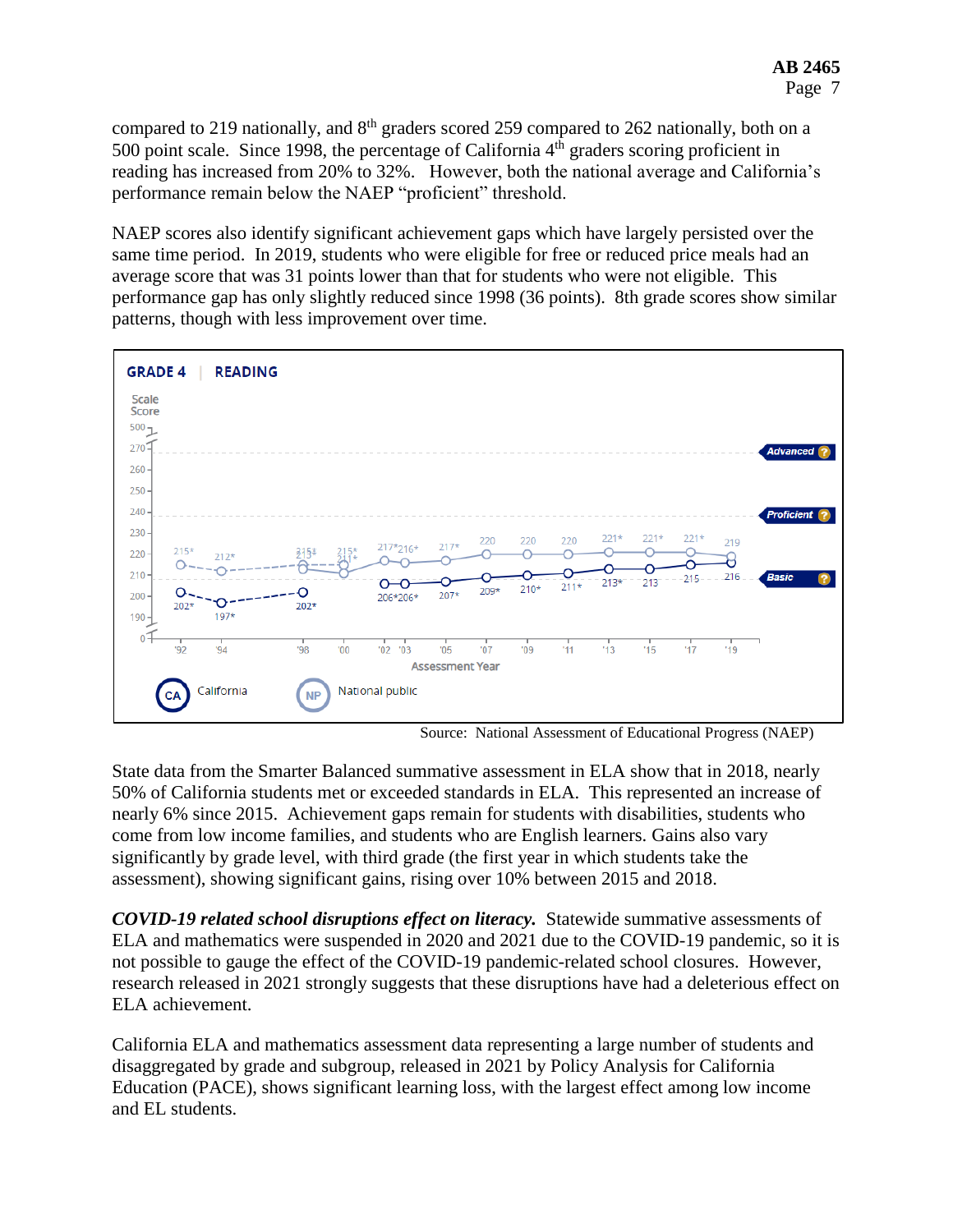These data come from the CORE Data Collaborative, and represent the performance of over 50,000 students enrolled in 18 school districts, on the MAP and STAR assessments in ELA and mathematics administered in grades 4-10. Researchers compared growth from 2019 to 2020, compared to typical growth, based on the prior three school years. The analysis found that:

- There has been significant learning loss in both ELA and math, with students in earlier grades most impacted; and
- The equity impact is severe certain student groups, especially low-income students and English Learners, are falling behind more compared to others.

Additionally, a 2021 PACE analysis of oral reading fluency assessment data in over 100 U.S. school districts in 22 states found that students' progress largely stopped in spring 2020 following the onset of the COVID-19 pandemic. In fall 2020, students' gains in reading were stronger and similar to pre-pandemic rates, but those gains were insufficient to recoup spring losses. PACE's analysis found that, overall, students' oral reading fluency in second and third grade was approximately 30% behind expectations.

*What does research say about how to improve reading skills?* The U.S. Department of Education's Institute of Education Sciences (IES) maintains the What Works Clearinghouse (WWC), which reviews the existing research on different programs, products, and practices, and policies in education, with the goal of providing educators information they need to make evidence-based decisions. The WWC identifies interventions in different content and skill areas, including reading.

In 2010 the WWC published a practice guide entitled, "Assisting Students Struggling with Reading: Response to Intervention (RtI) and Multi-Tier Intervention in the Primary Grades." This guide shared four recommendations to help educators identify struggling readers and implement evidence-based strategies to promote their reading achievement:

- 1) Screen all students for potential reading problems at the beginning of the year and again in the middle of the year. Regularly monitor the progress of students who are at elevated risk for developing reading disabilities. (Moderate Evidence)
- 2) Provide differentiated reading instruction for all students based on assessments of students' current reading levels. (Minimal Evidence)
- 3) Provide intensive, systematic instruction on up to three foundational reading skills in small groups to students who score below the benchmark on universal screening. Typically these groups meet between three and five times a week for 20–40 minutes. (Strong Evidence)
- 4) Monitor the progress of Tier 2 students (students who need extra support) at least once a month. Use these data to determine whether students still require intervention. For those still making insufficient progress, school-wide teams should design a tier 3 intervention plan. (Minimal Evidence)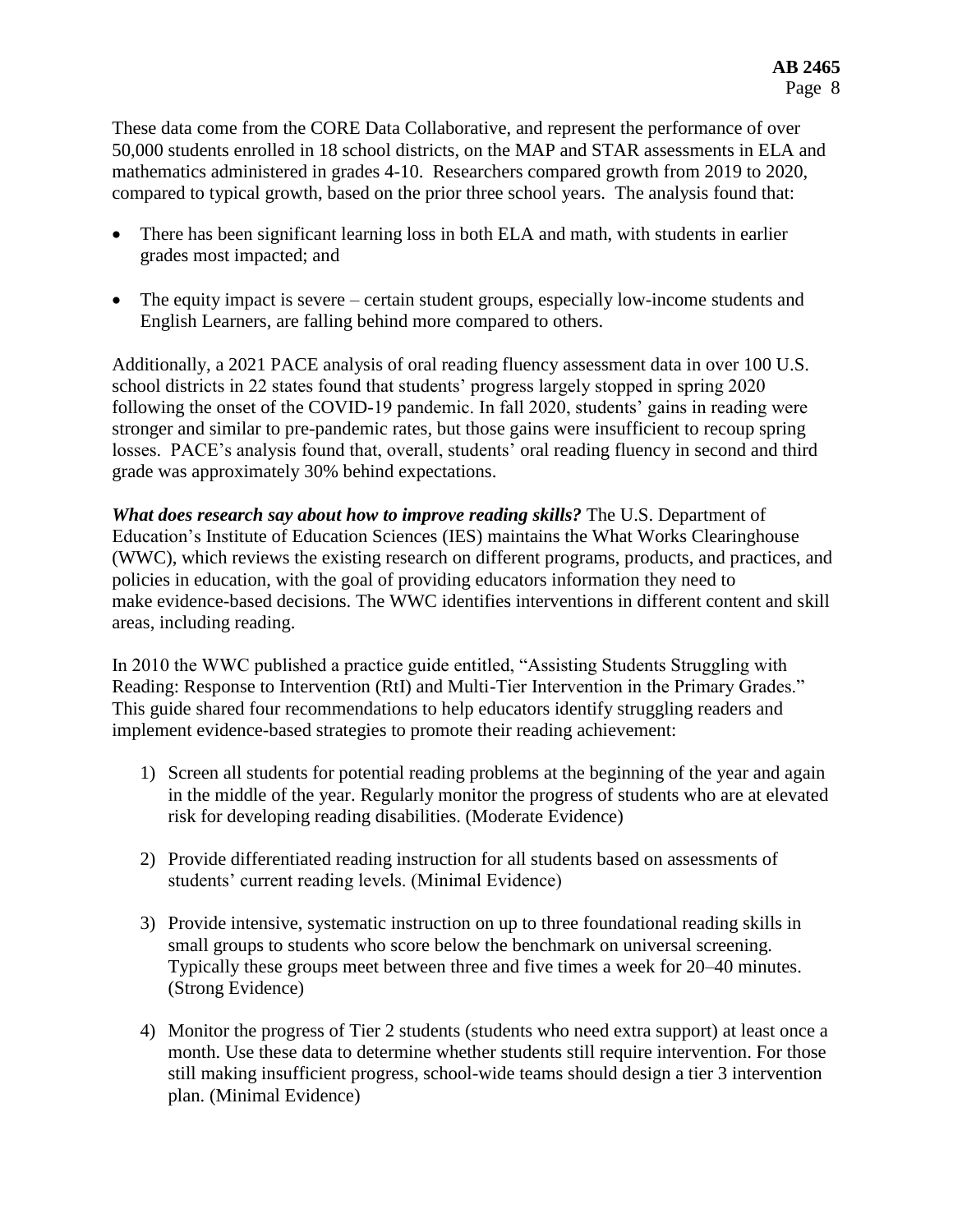5) Provide intensive instruction daily that promotes the development of various components of reading proficiency to students who show minimal progress after reasonable time in Tier 2 small group instruction. (Minimal Evidence)

In 2016 the WWC published a practice guide entitled "Foundational Skills to Support Reading for Understanding in Kindergarten through  $3<sup>rd</sup>$  Grade," which shared four recommendations:

- 1) Teach students academic language skills, including the use of inferential and narrative language, and vocabulary knowledge. (Minimal Evidence)
- 2) Develop awareness of the segments of sounds in speech and how they link to letters. (Strong Evidence)
- 3) Teach students to decode words, analyze word parts, and write and recognize words. (Strong Evidence)
- 4) Ensure that each student reads connected text every day to support reading accuracy, fluency, and comprehension. (Moderate Evidence)

*What works in family literacy programs? "Less is more."* This bill proposes a number of initiatives to support family literacy interventions targeted at improving the reading skills of children from low income families.

Significant research effort has been devoted to the question of what works in family literacy programs. One recent meta-analysis, the first to examine the effects of different program characteristics specifically on low income families (Fikrat-Wevers, 2021), synthesized the outcomes of 48 studies covering 42 different program types found that "investing in a stimulating home environment by means of FLPs can positively affect the literacy development of children from low-SES families, particularly in the short term." The analysis found specifically that:

Children benefit more from a targeted than from a comprehensive approach, implying that "less is more." Programs that focus on a limited set of activities (particularly shared reading), that do not combine home activities with center- or school-based activities, that only target literacy skills, and that are restricted to one training setting (either home or center/school) yielded the largest effects... The conclusion that targeted interventions are most effective corresponds with the outcomes of a previous meta-analysis [which] examined the outcomes of parent-child sensitivity interventions in early childhood. They found that interventions with a clear focus—programs that only aimed to enhance parental sensitivity at the behavioral level instead of also trying to change parents' mental representations and providing social support—yielded the largest mean effect …The programs included in our meta-analysis mainly targeted low-SES parents, who are characterized by a relatively high incidence of stress factors such as the absence of a partner or financial problems. It is plausible that overloading these parents with a broad range of activities that aim to stimulate a variety of skills and that require parents to alternate between receiving trainers at home and going to a preschool center or school might be asking too much of them. Providing parents with more streamlined interventions makes these interventions easier to implement, which likely adds to their effectiveness.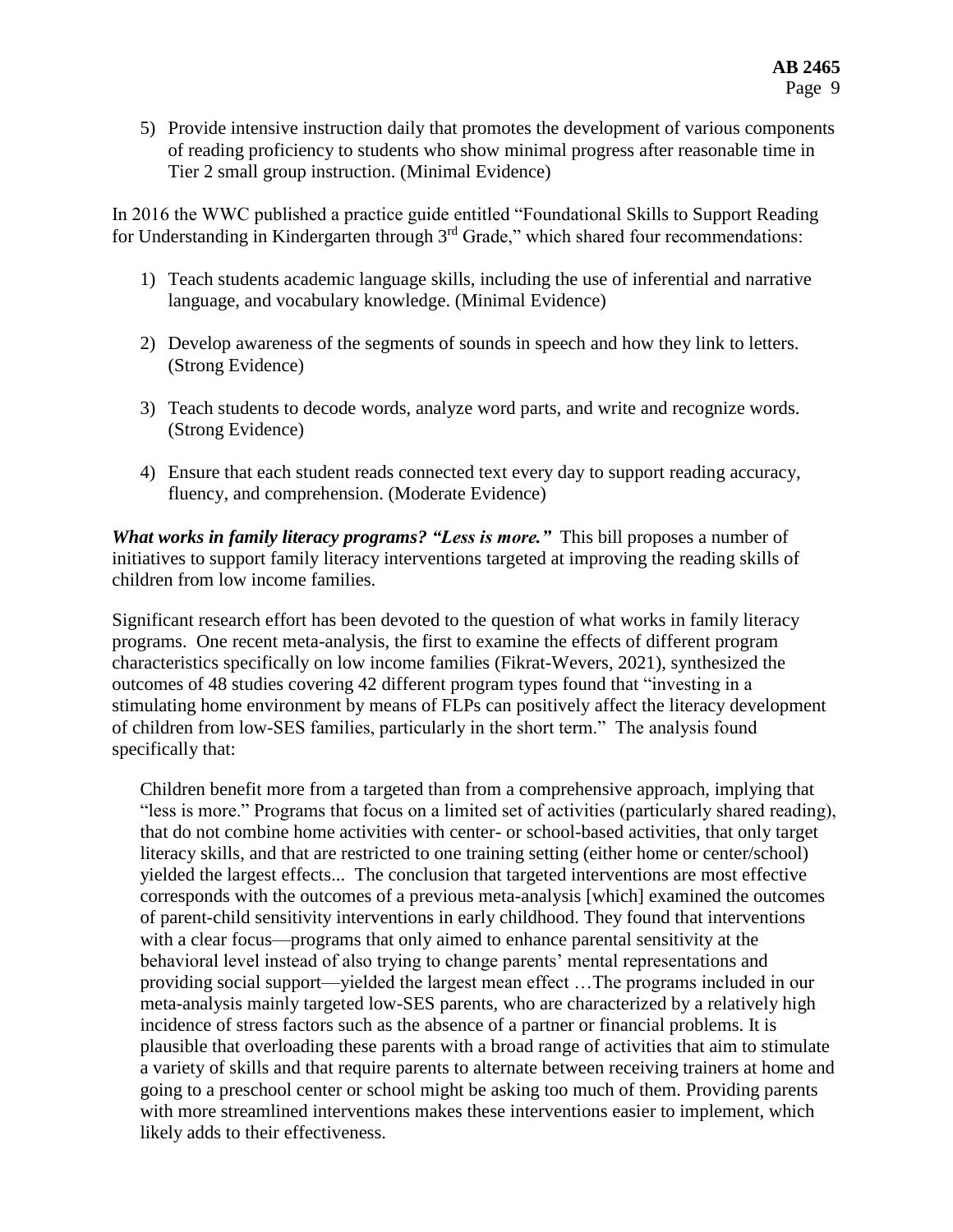*State recently adopted the California Comprehensive State Literacy Plan.* In 2019 the CDE was awarded \$37.5 million through the federal Comprehensive Literacy State Development (CLSD) grant program. \$36 million of the CLSD funds were to be allocated as subgrants to 11 COEs representing administrative regions of the state and the balance of the funds supported CDE activities.

The goals of this initiative were to expand existing statewide infrastructure, guidance, and expertise to bring coherence to the system of literacy supports to improve student outcomes over a period of five years. Project objectives included:

- Aligning local and state literacy initiatives through a coordinated effort to build state and local capacity over the life of the project;
- Developing and implementing an evidence-based comprehensive State Literacy Plan that aligns and integrates state literacy initiatives, content standards, and state guidance documents to support teachers of students, birth through grade twelve; and
- Building local capacity to establish, align, and implement local literacy initiatives that emphasize family and community involvement to address the needs of California's most vulnerable children.

After months of development and revisions based on stakeholder feedback, the SBE adopted the final California Comprehensive State Literacy Plan on March 17, 2021. The purpose of the State Literacy Plan is to align and integrate state literacy initiatives, content standards, and state guidance documents to support teachers in providing literacy instruction to students. The plan is intended to support continuous improvement of state and local literacy programs by:

- Connecting essential literacy guidance from state guidance documents to support comprehensive and integrated implementation of high-quality literacy programs at state and local levels;
- Focusing on the age/grade band goals for literacy achievement established by the California Common Core State Standards in ELA/Literacy and the ELA/ELD Framework;
- Reporting current disaggregated literacy achievement data and literacy needs assessment results to all stakeholders to evaluate the outcomes the current system is producing; and
- Using the continuous improvement process to identify statewide literacy priorities, solidify state-level activities for the CLSD grant, and serve as a model for local literacy plans.

As part of the development of this plan, the state convened a State Literacy Team, a diverse group of stakeholders with experience in literacy education. The State Literacy Team conducted a Statewide Literacy Needs Assessment and developed the following Statewide Literacy Priorities, by grade span:

Birth to Age Five Literacy Priorities: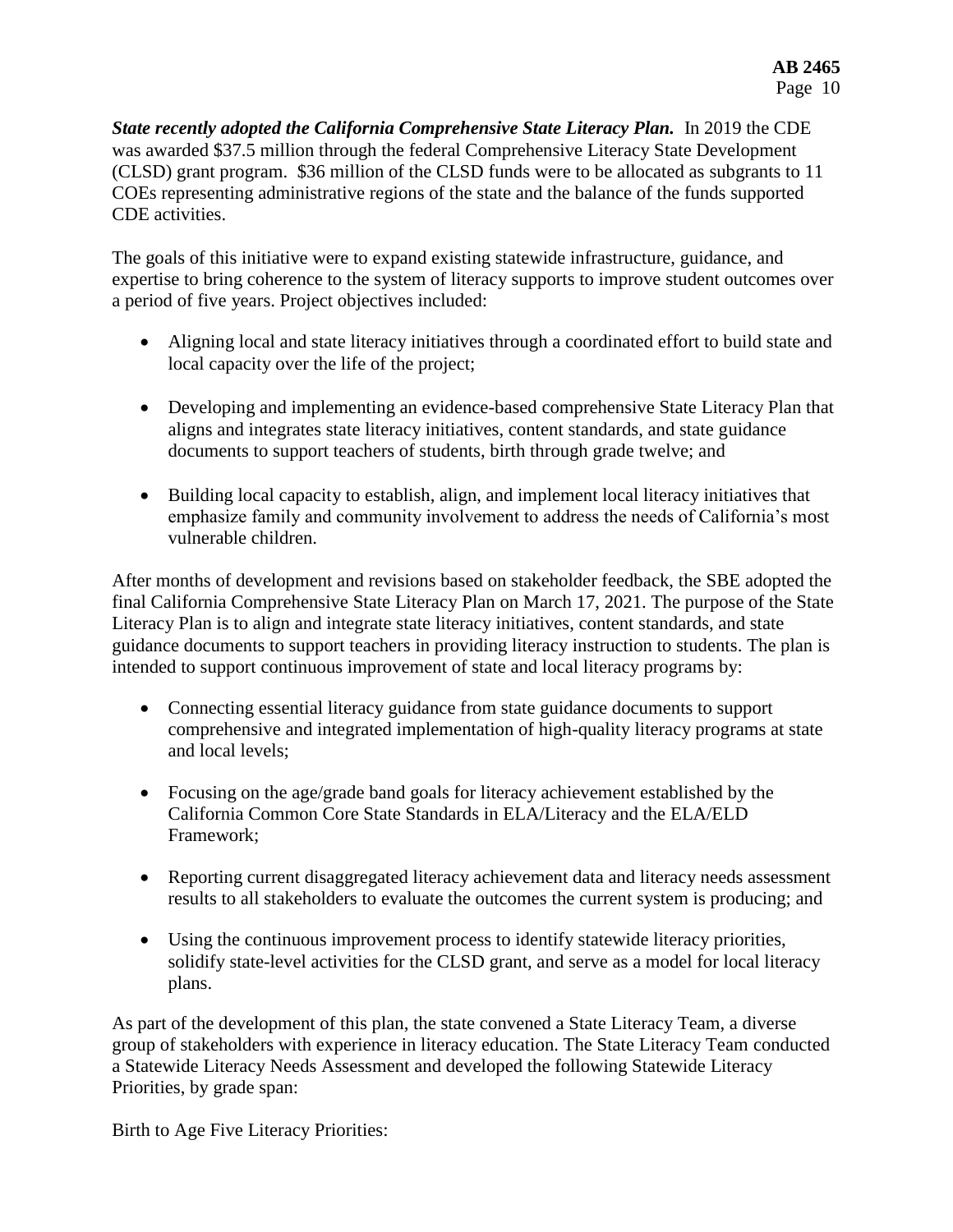- Support early childhood education (ECE) programs in creating literacy-rich environments and experiences, and support the quality of ECE programs and their capacity to support early language and literacy skills; and
- Increase parenting support by increasing parental knowledge, skills, and confidence through parenting curriculum and literacy activities with special attention to access and equity for all.

Transitional Kindergarten to Grade Five Statewide Literacy Priorities:

- Build teacher capacity for Tier 1 foundational skills and reading comprehension, including best first reading and writing instruction;
- Build school capacity for effective literacy and comprehensive English language development for English learners, including opportunities to develop biliteracy and primary language instruction whenever possible;
- Build school capacity to support students struggling with reading, including, but not limited to, students with disabilities and students with dyslexia; and
- Increase sustainable high-quality professional learning systems, including literacy coaching models.

Grades Six to Grade Twelve Statewide Literacy Priorities:

- Build teacher capacity across disciplines for literacy instruction;
- Increase asset-based teaching in schools, including culturally and linguistically responsive and sustaining pedagogies;
- Build school capacity for effective literacy and comprehensive English language development for English learners, including opportunities to develop biliteracy and primary language instruction whenever possible; and
- Build school capacity for effective literacy instruction for students with disabilities.

*State recently established Early Literacy Support Block Grant and Expert Lead in Literacy.* In response to a state Superior Court settlement for *Ella T. vs the State of California*, the 2020-21 Budget Act included \$50 million to establish the Early Literacy Support Block (ELSB) Grant Program.

The ELSB Grant Program requires the CDE to award funds to LEAs with the 75 schools that have the highest percentage of students in grade three scoring at the lowest achievement standard level on the state ELA assessment.

Participating LEAs must conduct a root cause analysis, a needs assessment, and develop a three year literacy action plan with stakeholder input. Grant funds may be spent on:

 Access to high-quality literacy teaching, including development of strategies to provide culturally responsive curriculum and instruction, evidence-based professional development for teachers, and other school staff, professional development for teachers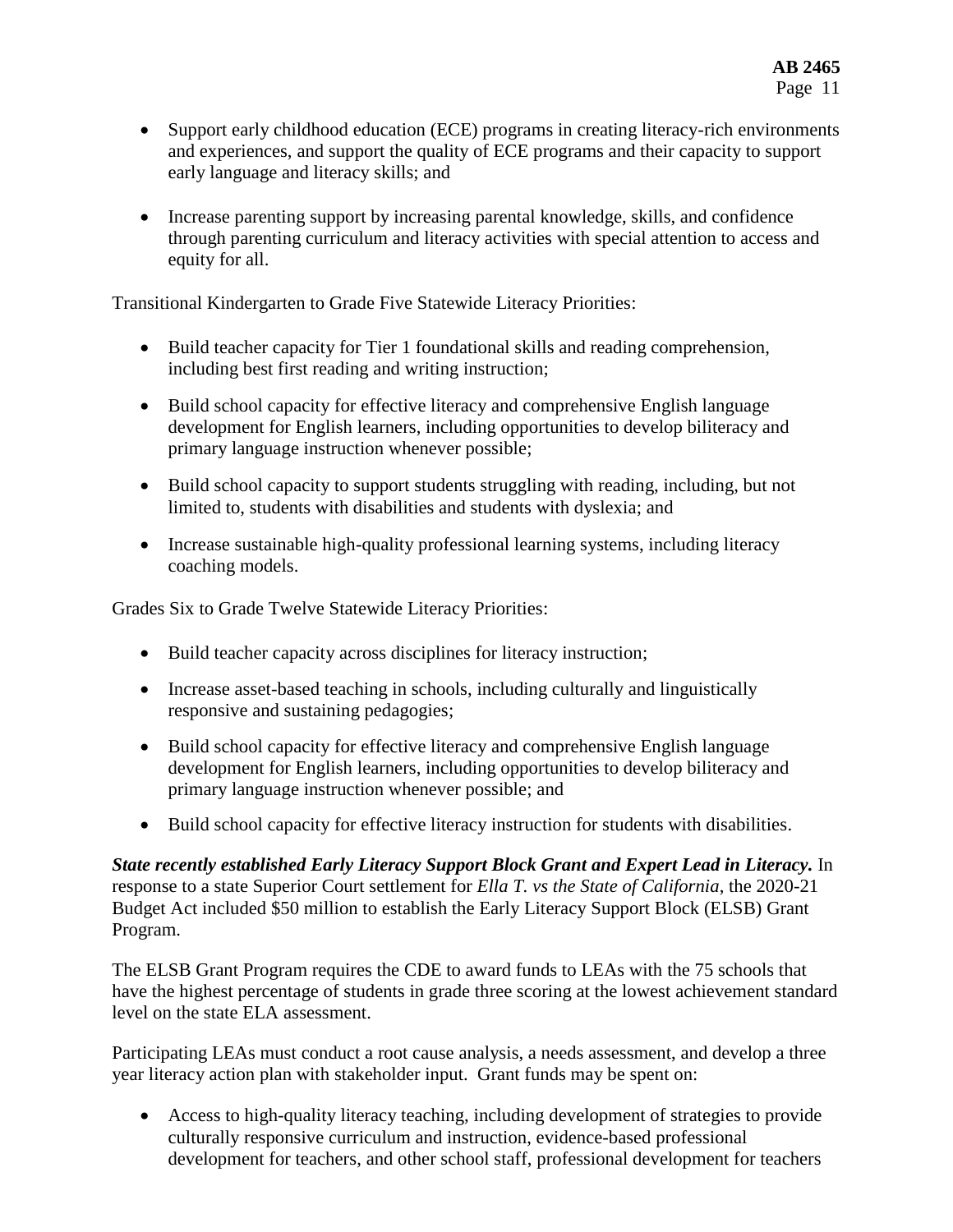and school leaders regarding implementation of the curriculum framework for English language arts;

- Support for literacy learning, including purchase of literacy curriculum resources, instructional materials, diagnostic assessment instruments;
- Pupil supports, including expanded learning programs, strategies to improve school climate, pupil connectedness, and attendance, strategies to implement research-based social-emotional learning approaches, including restorative justice, and expanded access to the school library; and
- Family and community supports, including development of trauma-informed practices and supports for pupils and families, provision of mental health resources to support pupil learning, strategies to implement MTSS and the response to intervention approach, development of literacy training and education for parents to help develop a supportive literacy environment in the home, and strategies to improve parent and community engagement and to improve communication with parents regarding how to address pupils' literacy needs.

Of the funds appropriated, the CDE received \$3 million of this sum to offset its costs associated with activities required to administer the program, including funds to establish an Expert Lead in Literacy within the California Statewide System of Support (SOS) operated by a COE and selected by the CDE in partnership with the CCEE. The Expert Lead in Literacy is required to support grantees to build statewide professional learning networks and provide technical assistance to increase statewide capacity in implementing effective literacy instruction. The Expert Lead in Literacy was also required to:

- Demonstrate abilities and expertise developing, implementing, and supporting other LEAs and their schools with literacy instruction and support programs, particularly focused on literacy in early grades (kindergarten, which includes transitional kindergarten, and grades one through three); and
- Demonstrate expertise in four categories of programs and services: access to high-quality literacy teaching, support for literacy learning, pupil supports, and family and community supports.

The CDE and the CCEE selected the Sacramento COE through a competitive grant process to serve as the Expert Lead in Literacy as a part of the California Statewide SOS.

*Governor's literacy proposal***.** The Governor's Budget proposes the following in support of improving literacy instruction:

- \$475 million in one-time funding over five years (which must be 50% matched by LEAs) for the Reading and Literacy Educator Grant Program to provide grants to employ and train literacy coaches and reading and literacy specialists to develop school literacy programs, mentor teachers, and develop and implement interventions for pupils in need of targeted literacy support;
- \$25 million in one-time funding for a contract with an LEA to develop and provide training for literacy coaches and reading and literacy specialists;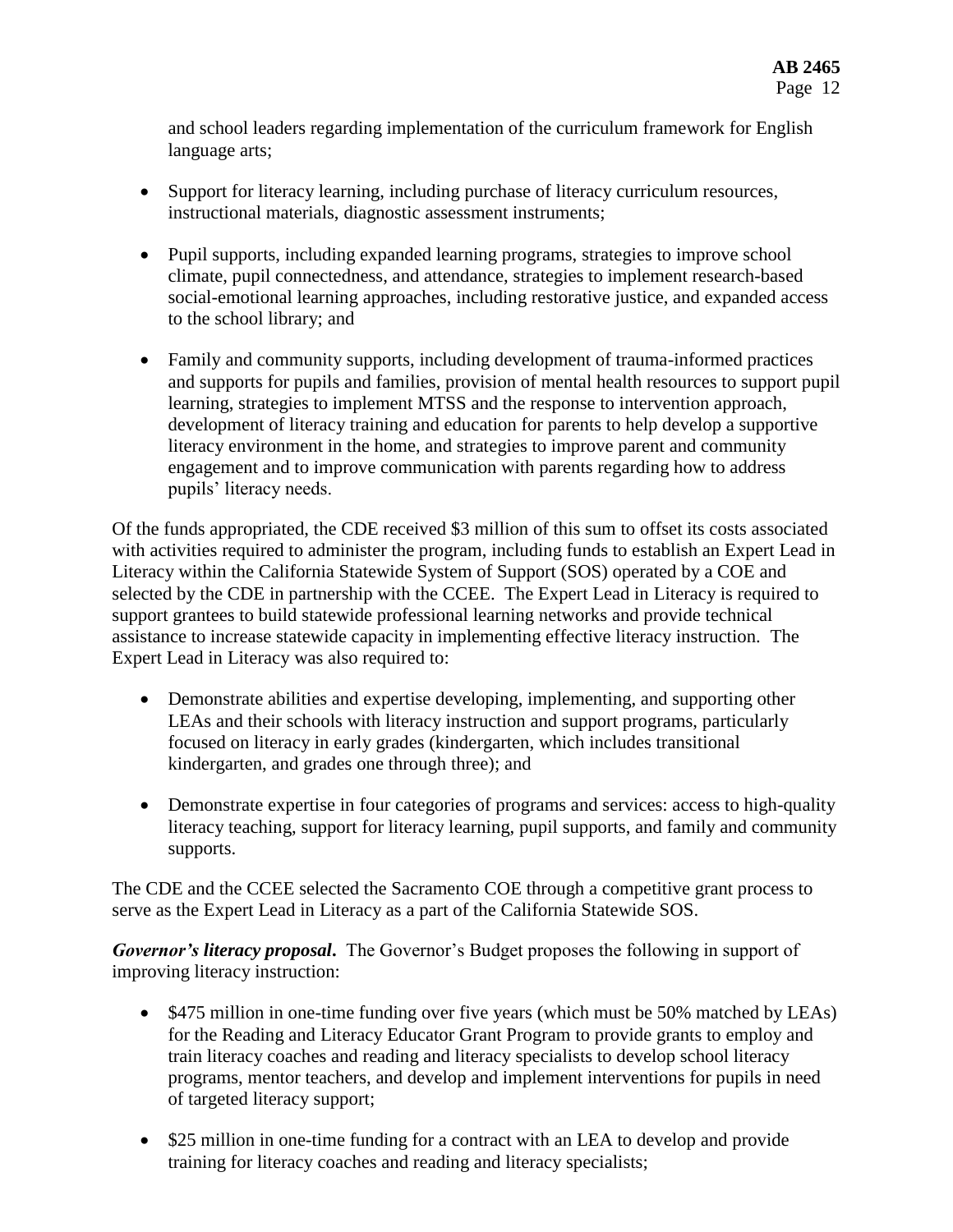- \$200 million one-time to LEAs and charter schools for a Multilingual School and Classroom Library Grant Program, to provide \$100,00 to elementary schools with a free or reduced-price meal program pupil population that is at least 80% of the school's total population and English learners that is at least 15% of the school's total pupil population;
- \$10 million for the Department of Public Health to partner with First 5 California on the Books for Children Program;
- \$2 million to incorporate early identification for learning disabilities into the state's preschool assessment tools, including a process for follow-up by expert evaluators; and
- \$60 million to provide training for educators on effective use of early identification tools.

*2014 English Language Arts/English Language Development curriculum framework takes integrated approach to literacy, revision process starts this year.* In 2014, the State Board of Education adopted the current ELA/English Language Development (ELD) Curriculum Framework, which reflects an integrated approach to literacy instruction.

According to the CTC, the Framework incorporates five broad, overarching literacy themes, which, taken together, are intended to provide a comprehensive road map for helping students develop literacy across the curriculum. The five themes are:

- Meaning Making;
- Language Development;
- Effective Expression;
- Content Knowledge; and
- Foundational Skills

Within this organizational structure of the Framework, the foundational skills of teaching reading now represent one of five integrated domains that guide literacy development across the curriculum and K-12 grade span.

Current law requires that curriculum frameworks are revised on an eight-year cycle for each subject. According to the CDE, work on the next revision of the ELA/ELD framework will begin this year, adoption by the SBE is scheduled for 2025, and instructional materials adoption for grades K-8 is scheduled for 2027.

*Arguments in support.* The California Association for Bilingual Education writes, "California's children face a complex web of needs, depending on their experiences and background. This important measure takes a comprehensive approach to addressing both the literacy and biliteracy needs among students. By creating a number of culturally competent and linguistically appropriate programs, school districts will be able to provide differentiated approaches to addressing children's educational frailties. In addition to serving children's needs by strengthening ties within their local education agencies and local community groups, AB 2465 would create new pathways to increase the number of multilingual and dual immersion educators by providing the necessary revenue to develop 500 new bilingual educators."

*Recommended Committee amendments. Staff recommends that the bill be amended to* narrow the bill to the California Family Literacy Innovation Project, remove references to CBOs, require